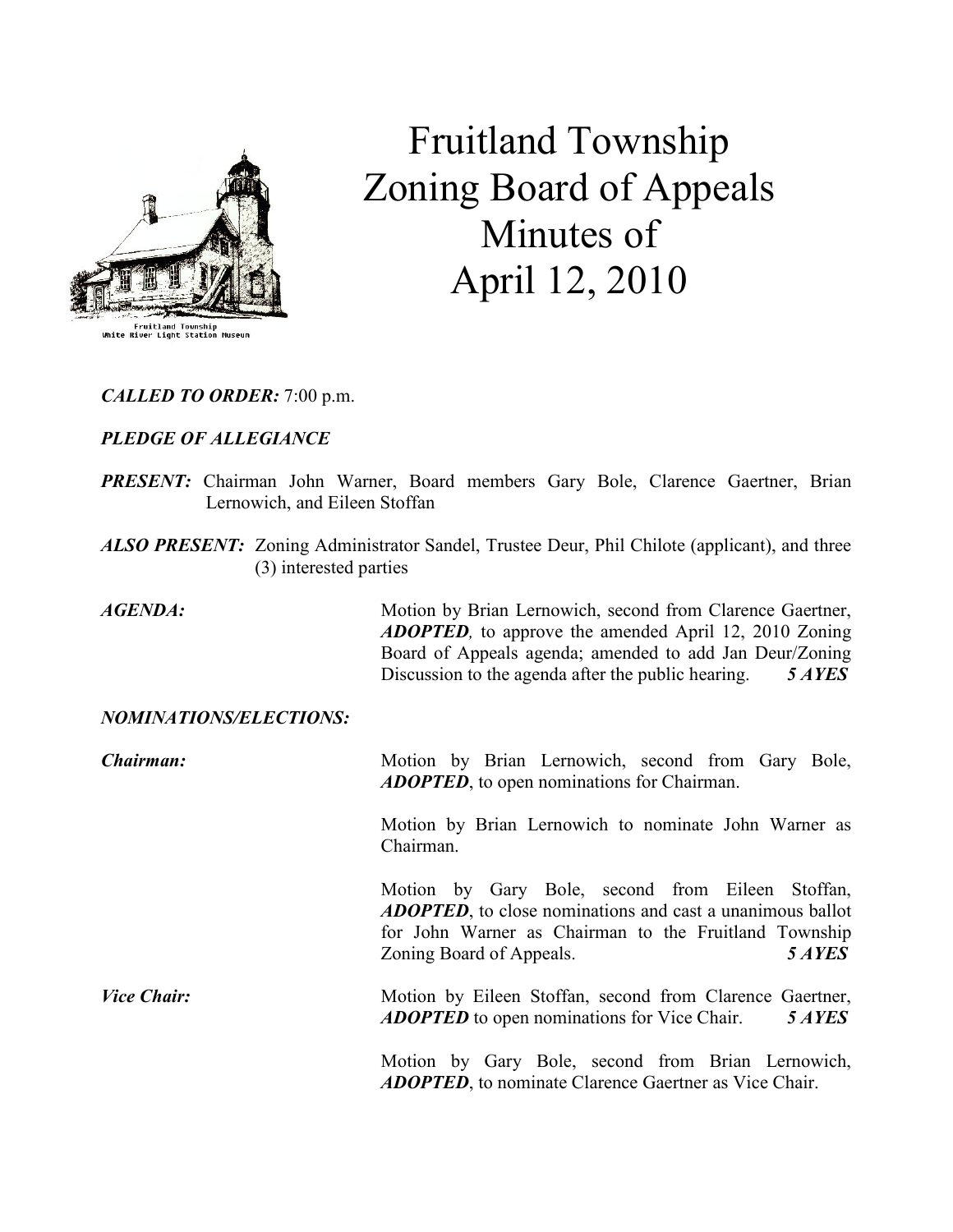| <b>Zoning Board of Appeals</b> | <b>April 12, 2010</b>                                                                                                                                                 | $2$ of 4           |
|--------------------------------|-----------------------------------------------------------------------------------------------------------------------------------------------------------------------|--------------------|
|                                | Motion by Gary Bole, second from Eileen<br><b>ADOPTED</b> , to close nominations for Vice Chair.                                                                      | Stoffan,<br>5 AYES |
|                                | Motion by Gary Bole, second from Eileen Stoffan,<br><b>ADOPTED</b> , to elect Clarence Gaertner as Vice Chair to the<br>Fruitland Township Zoning Board of Appeals.   | 5 AYES             |
| Secretary:                     | Motion by Clarence Gaertner, second from Gary Bole,<br><b>ADOPTED</b> , to open nominations for Secretary.                                                            | 5 AYES             |
|                                | Motion by Brian Lernowich, second from Clarence Gaertner,<br><b>ADOPTED</b> , to nominate Eileen Stoffan as Secretary.                                                |                    |
|                                | Motion by Clarence Gaertner, second from Brian Lernowich,<br><b>ADOPTED</b> , to close nominations for Secretary.                                                     |                    |
|                                | Motion by Clarence Gaertner, second from Gary Bole,<br><b>ADOPTED</b> , to elect Eileen Stoffan as Secretary to the<br>Fruitland Township Zoning Board of Appeals.    | 5 AYES             |
| <b>MINUTES:</b>                | Motion by Eileen Stoffan, second from Clarence Gaertner,<br><b>ADOPTED</b> , to approve the November 9, 2009 Zoning Board<br>of Appeals meeting minutes as presented. | 5 AYES             |

Chairman Warner explained the purpose and function of the Zoning Board of Appeals.

#### Correspondence:

- Ray and Sharon Genter, 5800 Duck Lake Road, opposing variance.
- Chuck and Nancy Miller, 5756 Duck Lake Road, opposing variance.

## PUBLIC HEARING:

5794 W Duck Lake Rd 61-06-119-100-0006-00

Philip F. Chilcote II, applicant for Nelson and Karen Heinrichs, homeowners, request a variance from the following article for the construction of an addition to existing home:

Article VIIIa, Section 8.02a 1, which states that the side yard setback for residential uses shall be ten (10) feet as measured to either the eaves or foundation, whichever is closer.

#### Public Hearing opened at 7:12 p.m.

Zoning Administrator Sandel explained that he denied the Zoning Compliance Application due to the side yard setback. He stated that the garage is going to be attached to the house.

Phil Chilcote stated that he is the contractor for the Heinrichs. He explained that the house is their summer home and they would like the additional rooms for bedrooms for their grandkids when they come to visit. He stated that they would like protective parking and storage. He also stated that he has changed the plan slightly so that one corner of the garage would be five feet from the side yard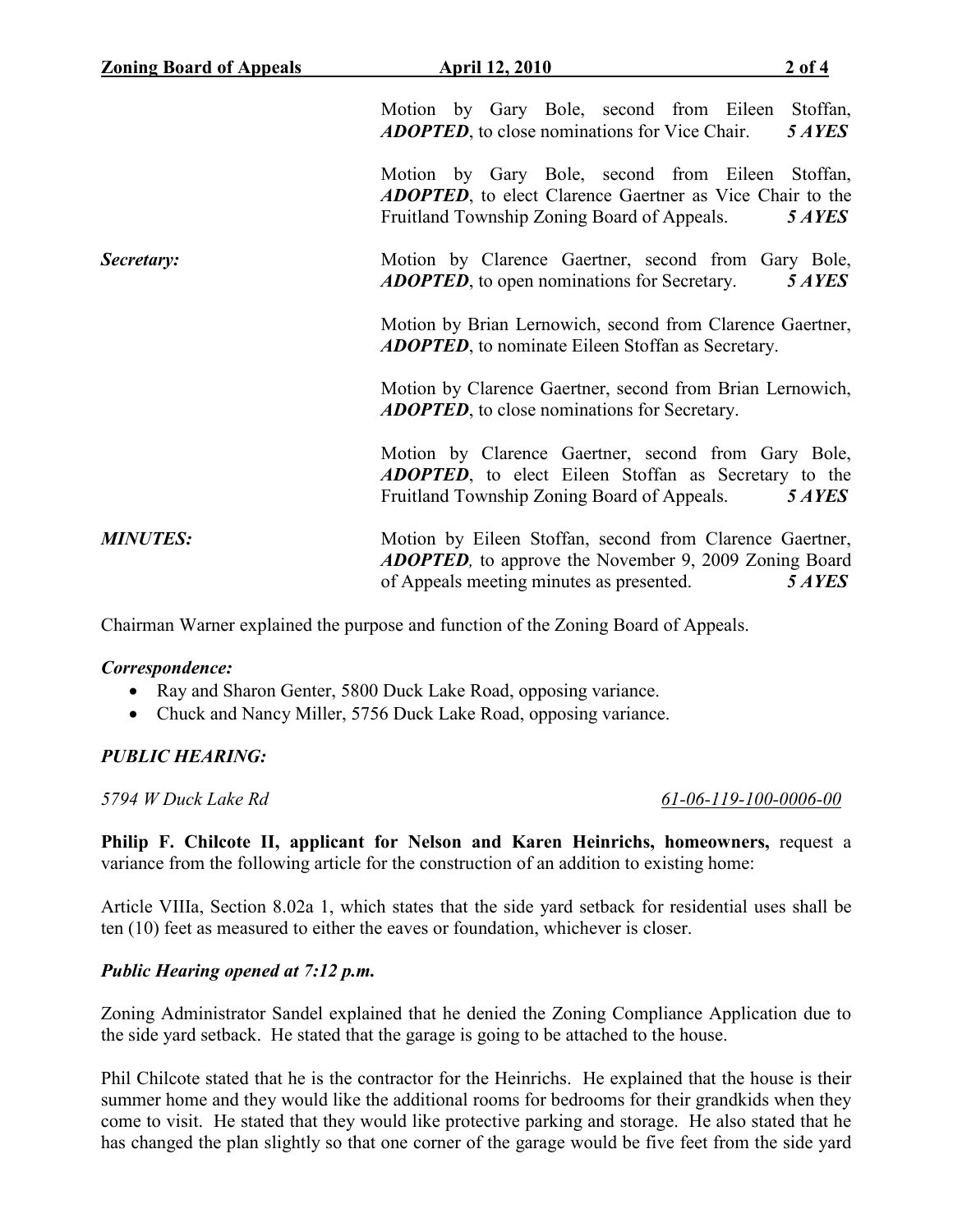lot line and the other corner would be seven feet from the side yard lot line. Mr. Chilcote explained that the ten foot side yard setback would make it difficult for cars to pull into the garage.

Chairman Warner asked how the garage would be attached to the house. Mr. Chilcote explained that it will be attached with a common roof.

Board member Bole asked if the garage could be made five feet smaller in order to meet the setback. Mr. Chilcote explained that it would make the bedrooms quite small.

Chairman Warner asked Zoning Administrator Sandel if he considered the garage to be attached to the house. Zoning Administrator Sandel explained that Section 2.02 of the Zoning Ordinance states, "When an accessory building is attached to a main building in a substantial manner, such as a common wall or roof, the accessory building shall be considered a part of the main building." Zoning Administrator Sandel stated that it appears to be connected by a common roof, but he would like a better definition of "substantial." Chairman Warner asked that the Planning Commission revisit this issue and define in the ordinance what constitutes a substantial connection.

Mr. Chilcote explained that moving the garage to meet the ten foot setback would crowd the driveway and cut into the landscape.

## Public Comment:

Jane Hanson, 5790 Duck Lake Road – stated she is the neighbor to the west and she supports the variance request. She stated that the Heinrichs are good neighbors and they always do great work on their projects.

Ray and Sharon Genter, 5800 Duck Lake Road – stated they are the neighbors to the west. Mr. Genter explained that the proposed addition would block their view out of their kitchen window. He stated that the Heinrichs house already has three bedrooms and he is worried about the possibility of renting out the proposed additional bedrooms in the future. Mrs. Genter stated that she would be ok with the Heinrichs putting the garage on the other side of their property. She explained that the Heinrichs are not at the house in the fall and she is worried that garbage and debris will collect in the open area between the proposed addition and the house. Mrs. Genter also stated that Bob Eklund owns property next to the Heinrichs that he uses for lake access and she wouldn't want the proposed addition to crowd Mr. Eklund's property.

## Public Hearing closed at 7:43 p.m.

#### Board Comments:

Board member Bole stated that the view issue does not apply.

Chairman Warner stated that many trees would have to be removed.

Board member Lernowich stated that a three-point turn might need to be done to get into the garage, but there are compromises that might have to be made when living on the lake.

Board member Bole stated that there are neighbors that object, which should be taken into consideration.

Board member Stoffan explained that the Board is only voting on the setback issue.

The Board reviewed the variance decision checklist.